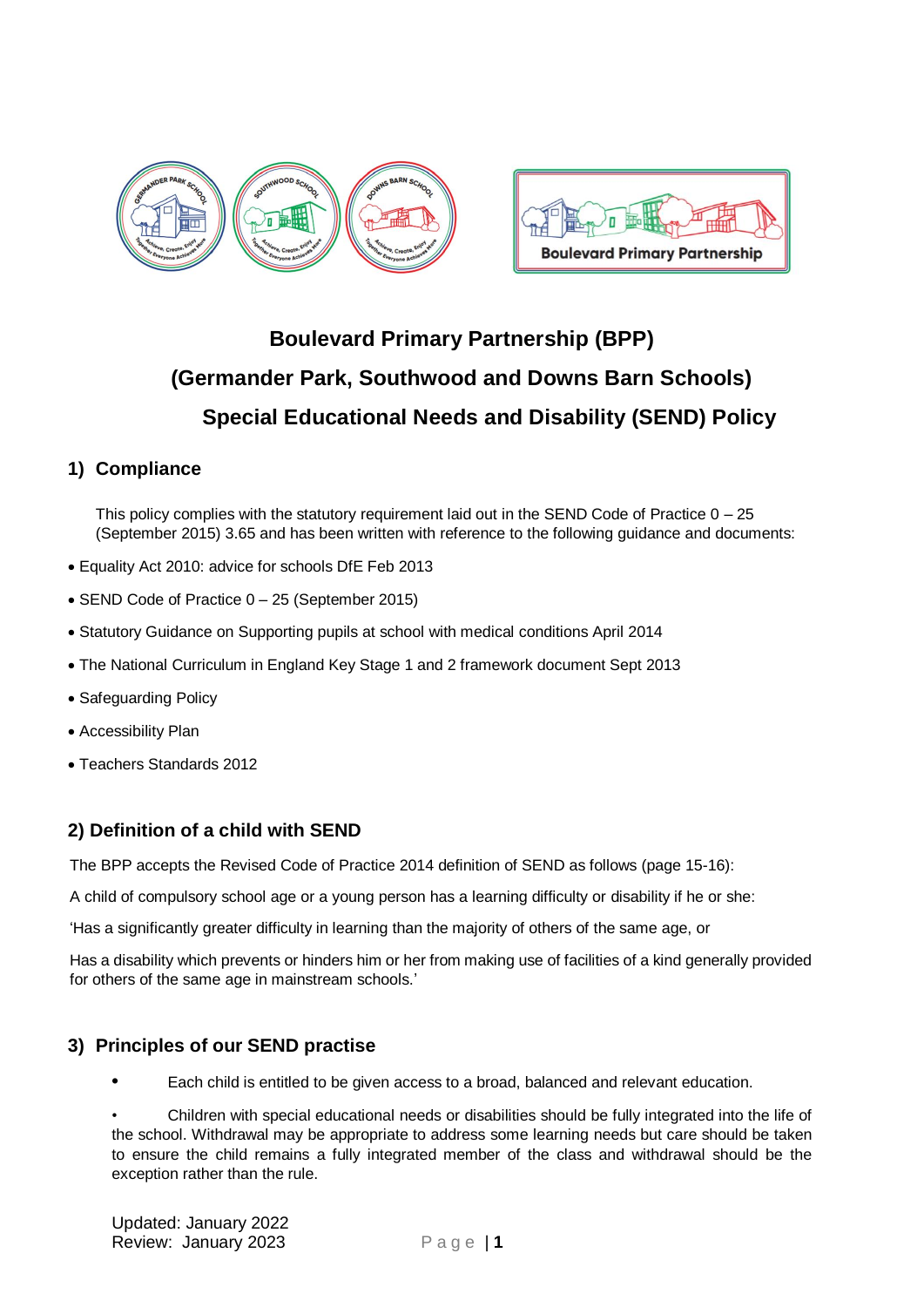• Teaching strategies and assessment should be responsive to different learning styles, attainments and interests, to facilitate meaningful and effective learning for all pupils. A wide variety of provision in task, materials, groupings and teaching style is necessary to meet the wide variety of need.

• Thoughtful, negotiated and sympathetic assessment and testing should be used to the benefit of all pupils.

• Provision should be based on the assessment of need.

• Opportunities to make progress and notable achievement can be made by all pupils and these should be recognised, shared, celebrated and recorded.

• All teachers in the school are teachers of pupils with special educational needs or disabilities and bring to their teaching their own strengths and experience.

• All staff should be supported in the delivery of the educational entitlement for children with special needs or disabilities.

• Independence and self-advocacy, respect for others and the development and maintenance of self-esteem are integral to that entitlement.

- Age, race, gender, creed or individual needs should not constrain educational entitlement.
- The school should liaise closely with external agencies and support groups.

• Children and parents should be involved at all times with the delivery and monitoring of individual programs.

• The governing board should be involved in the maintenance and development of special need or disabilities initiatives.

### **4) Aims and Objectives**

- To reach high levels of achievement for all
- To be an inclusive school
- To ensure the identification of all pupils requiring SEND provision as early as possible in their school career
- To meet individual needs through a wide range of provision
- To attain high levels of satisfaction and participation from pupils, parent and carers
- To share a common vision and understanding with all stakeholders
- To give transparent resourcing to SEND
- To provide curriculum access for all
- To work towards inclusion in partnership with other agencies and schools
- To achieve a level of staff expertise to meet pupil need

We recognise that many pupils will have special needs at some time during their school life. In implementing this policy, we believe pupils will be helped to overcome their difficulties and to foster an enthusiasm for life-long learning while developing a lively enquiring mind.

### **5) Admission of Pupils with SEND**

The BPP school are inclusive schools. Our school will not discriminate against a child because of SEND. In accordance with equal opportunities and the Disability Discrimination Act, we believe that all children benefit from mixing with a wide variety of children and adults. We seek to include children from all cultures and backgrounds, which includes SEND children learning alongside non-SEND children. To enable us to have a full picture of a child's needs we would talk to the parents about their SEND, relevant professionals/external agencies or previous teaching/child caring staff.The BPP aims to be accessible to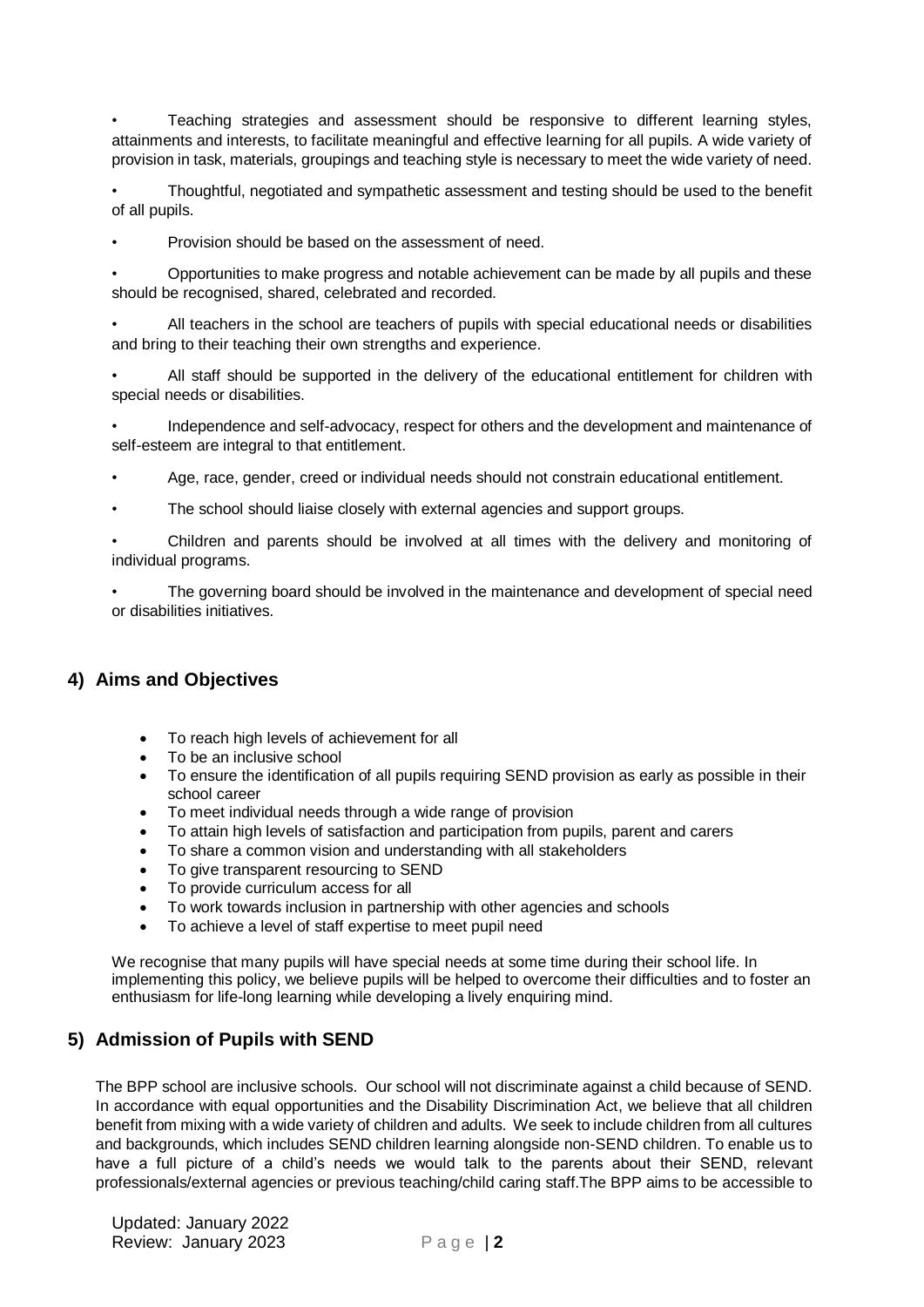all children. Our schools are willing to make reasonable adjustments to support children with SEND (Further details see the Equality and Disability policy).

## **6) Roles and Responsibilities**

### **6.1 The Governing Body**

The role and responsibility of the Governing Body is led by Ms XXXXXX (SEND governor).

- The Governors have legislative responsibilities in ensuring the quality of provision for pupils with SEND.
- The SEND Governor will liaise with the SENCO to ensure the implementation of this policy.
- The Governing Body monitors and reports on the policy's effectiveness to parents in the Annual General Report.

### **6.2 The Head teacher**

The responsibility of the Head teacher, Mrs Kate Mathews is:

- Have a clear overview of special education provision in the school and provide strategic direction for SEND provision;
- Be responsible for delegating the effective management of the SEND provision, including providing support and time to enable the SENCO to fulfil the duties set out in this policy;
- Ensure teachers are aware of the importance of early identification of children with SEND and the provision to meet their needs;
- See that the SEND policy is reviewed annually and that it is incorporated in the school's improvement plans;
- Report annually to the Governing Body on how the special educational needs of all pupils are being met;
- Monitor and evaluate the effectiveness of the SEND access and provision and identify it's contribution to the overall effectiveness of the school in raising standards for all pupils;
- Satisfy the parents of children with special needs that the appropriate educational provision is made available to meet their needs.
- Ensure that all teachers are enabled to meet the requirements of the Code of Practice 2014 including further training as appropriate.

### **6.3 The SEN Co-ordinators (SENCOs)**

The SENCOs are:

Miss Nicky Lake (Germander Park)

Mr Iain Farrington (Southwood)

Mrs Elizabeth Randall (Downs Barn).

Their responsibilities are:

- Raise pupil performance and achievement to age related expectations;
- Ensure SEND children reach realistic outcomes;
- Be responsible for the day to day operation of the school's SEND Policy and the monitoring of it's effectiveness;
- Set up and maintain the school's SEND list;
- Set up and maintain an appropriate procedure for identifying pupil's SEND and to monitor their progress;
- Liaise with teachers on a termly basis in order to review pupil's progress through PPMs;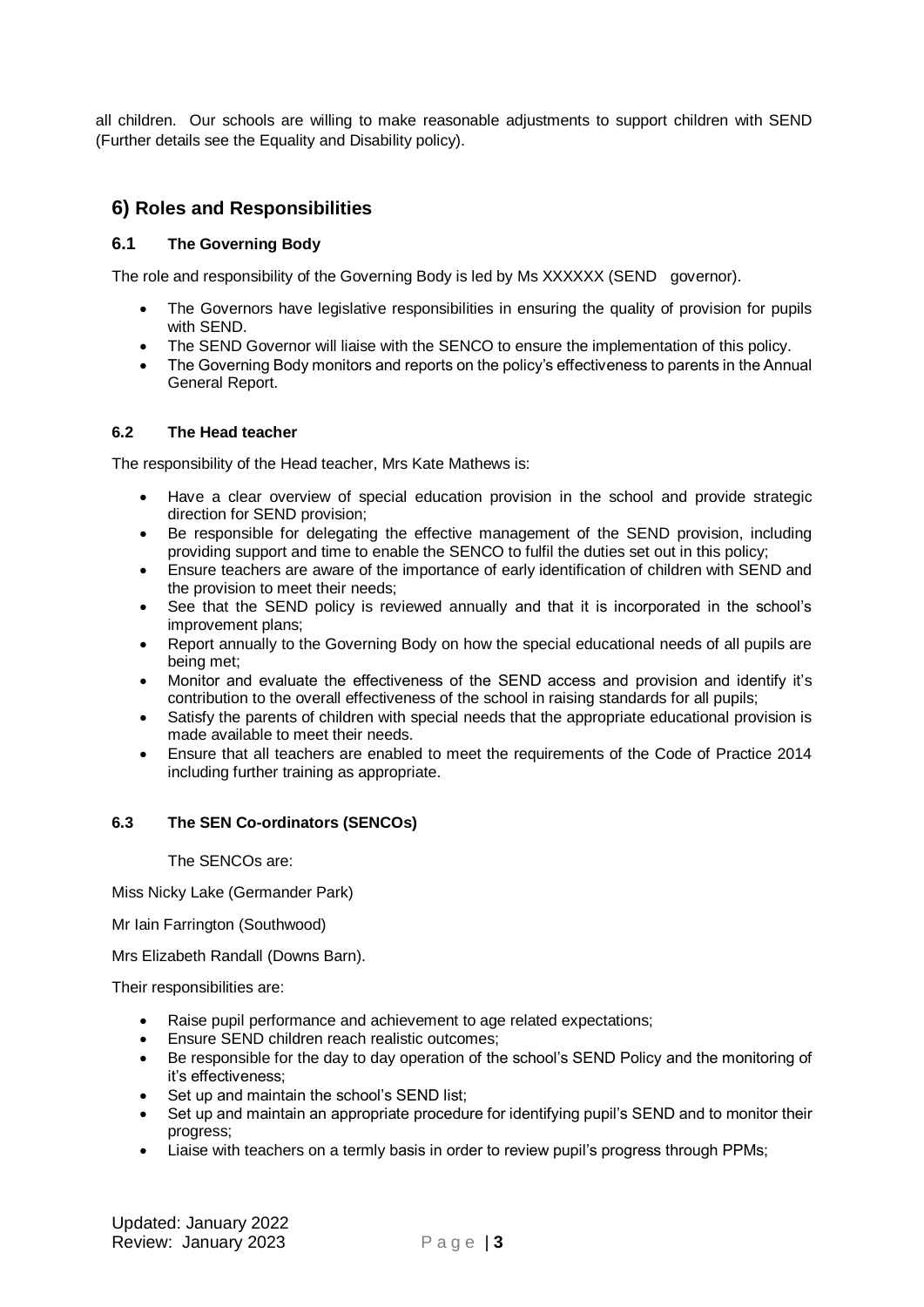- Liaise with outside agencies in order to ensure a multi-professional approach to pupil's SEND e.g. Educational Psychologist, inclusion and Intervention team, Speech Therapist, etc;
- Keep the Head teacher informed of developments or changes in SEND that have budgetary, staffing or resource implications;
- Maintain SEND resources;
- Ensure that LSAs receive training to undertake their roles;
- Be available for appointments with parents to consult on matters of concern;
- Keep the head teacher informed of any significant changes in a pupil's SEND;
- Keep abreast of SEND issues through courses, relevant documentation and reading to ensure awareness of new developments in the field of SEND;
- Monitor and evaluate the input of the provision map in each year group.

### **6.4 The Class teacher**

The class teacher is responsible for:

- Assessing, planning and providing differentiated access to the curriculum;
- Monitoring and reviewing pupil's progress regularly;
- Reviewing pupil's progress with parents termly;
- Alerting the SENCO of any concerns about pupils who they suspect are experiencing barriers to learning;
- Working with parents in partnership in developing home/school links that enhance the pupil's progress;
- Working with outside agencies involved with pupils in their class;
- Referring pupils who need hearing/sight tests to the school nurse when necessary.
- To plan and organise interventions to accelerate progress and monitor their impact.
- To set half termly outcomes that are SMART and supported through QFT and interventions.

### **6.5 Learning Support Assistants (LSAs)**

The LSA's duties are as follows:

- Liaise with the SENCO on a regular basis to update about the progress of SEND children.
- To monitor the impact of interventions for SEND children.
- To be available to meet with external agencies to gain advice on strategies and feedback on progress.
- To meet relevant class teachers regularly, in order to review pupil's progress particularly when assessing progress made in relation to interventions.
- To support and assist the pupil as directed by the Class teacher either in a one to one or group situation. This support may take place in or outside the class. Withdrawal may be necessary so as to focus in on an individual programme or to decrease distractibility;
- To use 'catch-up' and intervention sheets to feed back to the Class teacher on a child's progress;
- To undertake assessment under the direction of the Class teacher;
- To attend to class needs as appropriate while the class teacher attends to pupils with SEND;
- To make resources and support the general administration of SEND as requested.

### **6.6 SENA (Special Educational Needs Assistants)**

Angela Hough (Southwood)

They are responsible for:

- Assist the SENCO to set up and maintain the school's SEND list;
- To liaise with teachers/LSAs in order to review pupil's progress;
- To meet with outside agencies when visiting school e.g. Educational Psychologist, Educational Support Services, Speech Therapist, etc;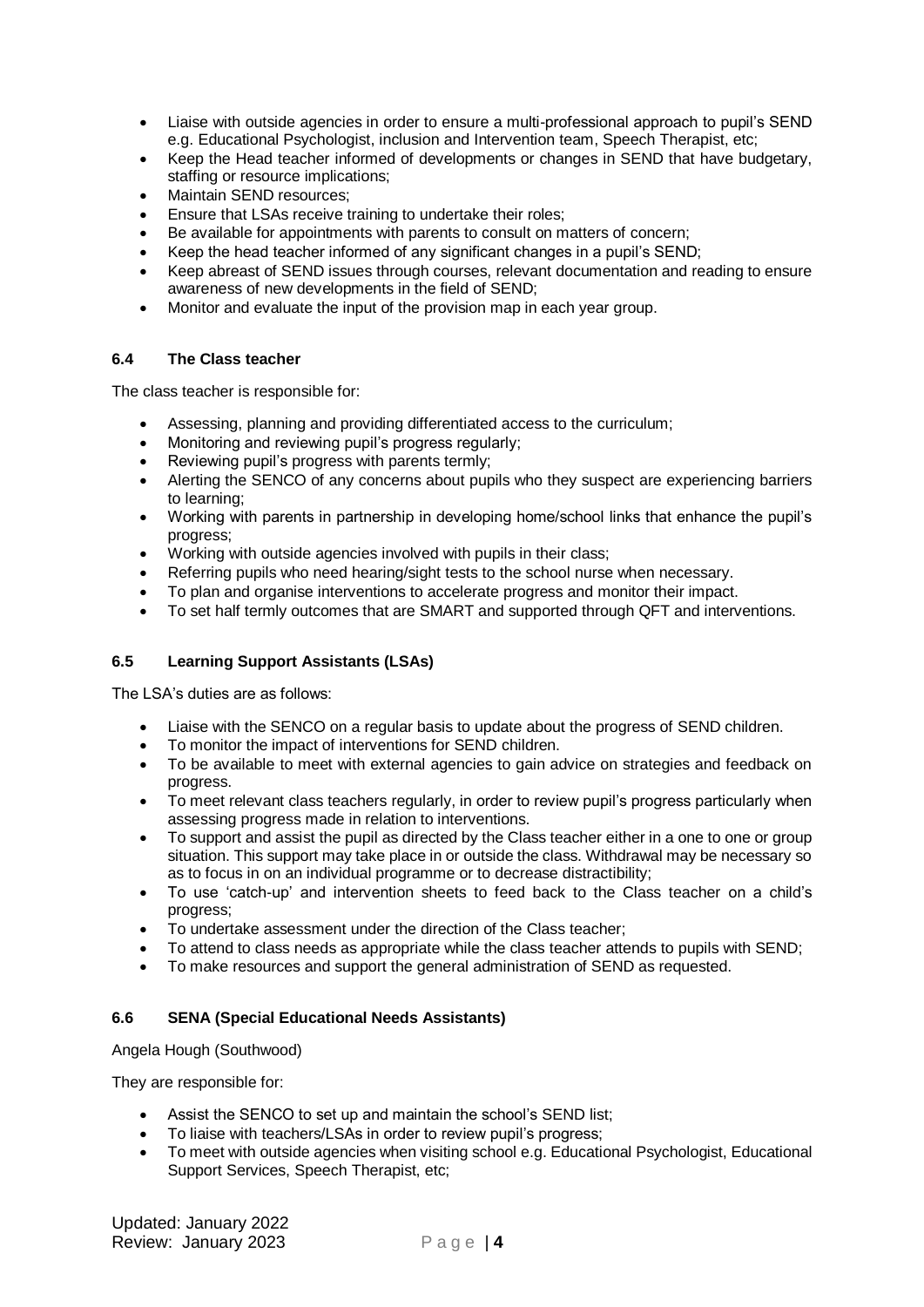- To maintain SEND resources;
- To arrange appointments with parents (e.g. with SENCO) to consult on matters of concern;
- To liaise between CT and SENCO to notify of any significant changes in a pupil's SEND;
- To assist the SENCO to monitor and evaluate the impact of the provision map in each year group.
- To carry out assessments alongside class teacher and review progress e.g. F.A.C.T.
- To assist compile paperwork needed for funding requests i.e. top-up funding, Considering EHCp and applications for EHCp.

Where there is no SENA support, these responsibilities will be carried out by the SENCo or delegated by the SENCo, where appropriate.

# **7) Identification of SEND**

The identification of a child's special needs is initially the class teacher's responsibility. The following strategies are used to identify need, implement learning strategies and evaluate progress at the BPP:

- Informal assessment ongoing observation of learning habits and classroom behaviour, case conferences, -discussions with parents and outside agencies.
- Informal concerns raised by parents.
- Discussion with the child.
- Continual assessment by teaching staff through assessment for learning.
- Concern raised by a previous setting.

We accept the principle that pupils' needs should be identified and met as early as possible. There are four areas of need as stated in the SEND Code of Practice, 2014

- Communication and Interaction (C&I)
- Cognition and learning (C&L)
- Social Emotional and Mental Health difficulties (SEMH)
- Sensory and/or Physical. (S/P).

The criteria for a child to be placed on the SEND list is as follows:

- Those children who have difficulty with speech, language or communication that requires support from an outside agency.
- Significantly below age-related expectations (more than 12 months below the 'age-related expectations') and not making good progress.
- Those children who have regular contact with the LAB (at least twice a week) or accessing further adult support or interventions, and therefore have additional social / emotional needs.
- A child with sensory / physical needs that requires additional provision.

Children new to the BPP, who are of concern, will be assessed by the Class teacher and if appropriate will be referred to the SENCO. If SEND records precede the child, the Class teacher and SENCO will need to liaise to ensure maximum continuity of educational provision. Children who are 'looked after' will automatically be 'teacher aware' during the initial weeks of enrolment while information is gathered regarding the child's history and needs. Relationships will be established with carers and related services.

Some children who begin Early Years at Germander Park and Downs Barn School, may fall into one of the criteria set out above but will not necessarily be added to the SEND list. This is because they may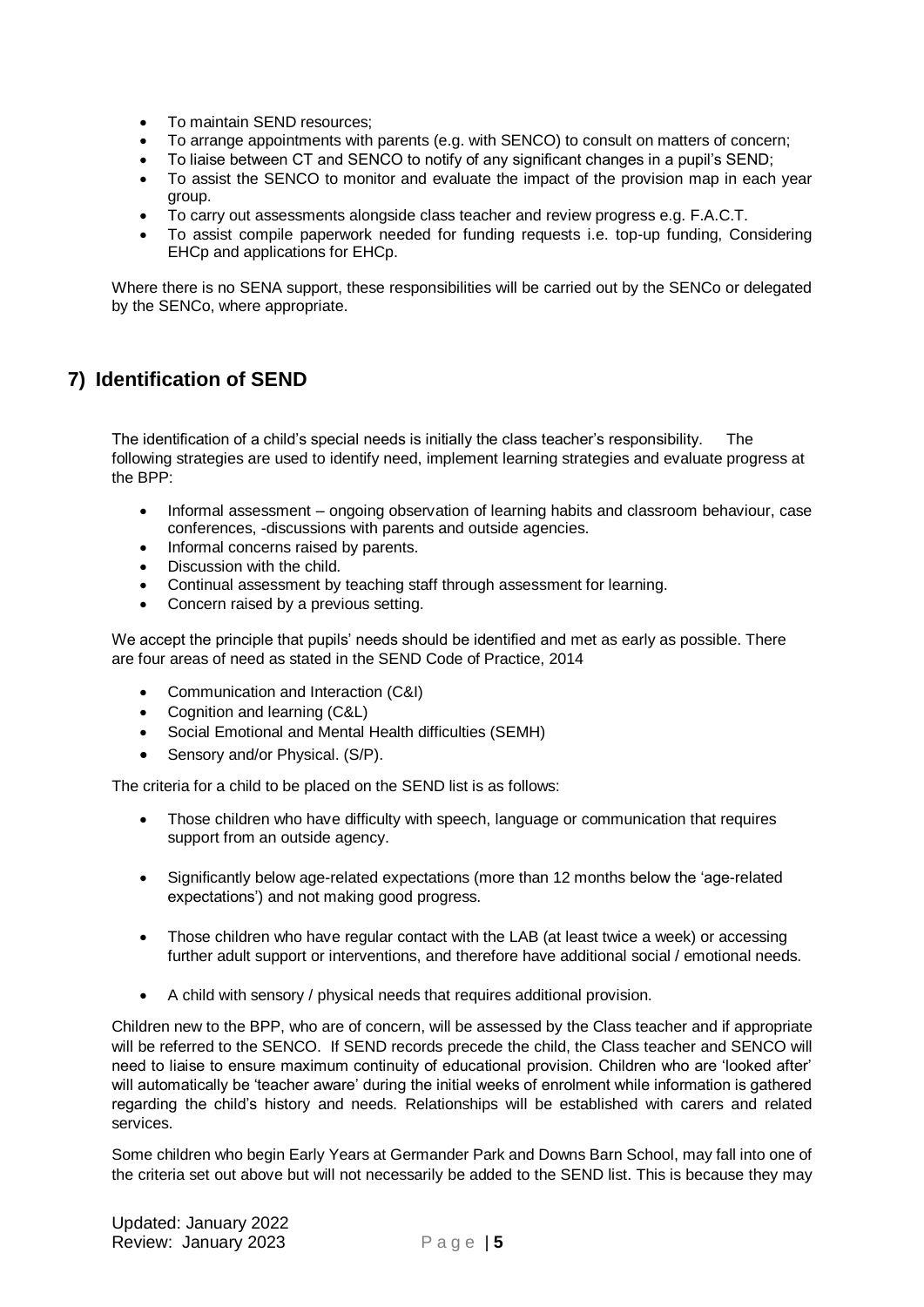not yet have had access to suitable learning or developmental experiences. Therefore, these children will be monitored closely.

On some occasions EY children will have clear learning needs that will be classified as SEND, for example SAL / ASD difficulties that require additional support (i.e. requiring top-up funding). These children shall be added to the SEND list.

The identification and assessment of the SEND of children whose first language is not English, requires particular care. Where there is uncertainty about a child, teachers must look carefully at all aspects of a child's performance in different subjects to establish whether their barriers to learning are due to the fact they are EAL or SEND. At no point will children be considered to be SEND purely because they are EAL.

### **8) Provision and Monitoring of SEND children**

### **8.1 Adapting the curriculum**

If the class teacher is concerned about the progress of a child, they should ensure they have considered the following:

- All purposeful and relevant measures have been taken to reduce the barriers to learning by developing a well-differentiated curriculum, using appropriate resources, teaching and learning strategies and pupil groupings;
- The pupil's progress across the curriculum has been monitored;
- There is evidence of persistent unsatisfactory progress despite the reduction in the barriers to learning already put in place;
- There is evidence of continuing difficulties to access the curriculum and learning environment despite the pedagogical, physical, behaviour or social adaptations that have been made;
- Progress has been monitored and evaluated so that strengths, weaknesses and the most suitable teaching methods for this child have be evaluated;
- There is sufficient information about the pupil's background, previous experiences and the views of the pupil and parents/carer.

### **8.2 SEND Outcomes and Provision Mapping**

Those children identified as having SEND will have additional provision and will be placed on the SEND list.

All SEND children will have an identified outcome, in the areas that they find difficult. These outcomes should be 'SMARTIE.' They are set and reviewed by the Class teacher each half term. Their progress will be communicated to the SENCO and termly feedback through Pupil Progress Meetings (PPMs).

To support these outcomes being met, teachers should use their additional adults and any time they have (i.e. assembly times) to deliver interventions. These interventions will be recorded on the provision map, which is reviewed each half term. Teachers will judge how effective the intervention has been to help them decide how future intervention time will be utilised.

### **8.3 External Support**

If a child does not make progress through interventions, then they will ask parental permission for them to be assessed by the Inclusion and Intervention team. They may give advice over the phone or send the school a consultation form. There would could be a visit for further assessment and advice.

Following advice from the specialist teacher, the school will implement the strategies, If necessary, further advice will be sought.

### **8.4 Additional funding and EHCP submission**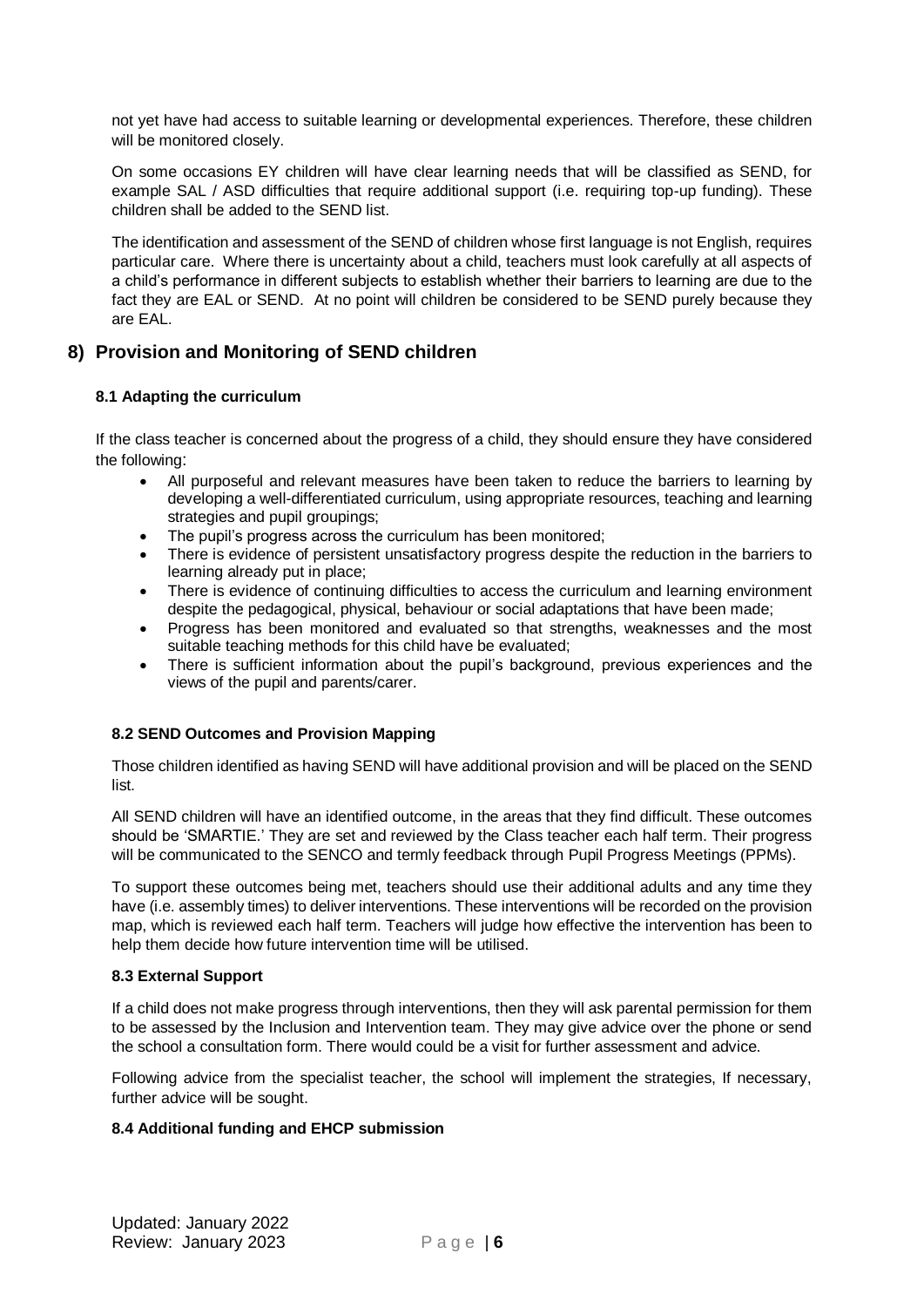If there are still concerns about the progress a child is making, then the school will consider applying for 'top-up' funding (if the school qualifies for additional funding). This funding can be used for additional, 1:1 and small group support to ensure the child achieves their outcomes.

If despite access to external support the child has not made progress from their starting point, the school will put forward an Education, Health Care Plan assessment. This will be achieved by liaising closely with the relevant specialist teacher from the Inclusion and Intervention team.

If a child is granted an EHCp, the BPP will endeavour to meet their needs. However if the BPP feel they do not have sufficient resources to meet the needs of a child, (e.g. they have severe or complex SEND) or to support them to make good progress, we would recommend an alternative setting.

### **9) Partnership with Parents**

#### **9.1 How parents can raise concerns**

Parents can initially raise any concerns about the progress of their child with the class teacher. If there still have concerns, they can contact the relevant SENCo or the Head teacher.

#### **9.2 Working with parents**

The BPP endeavours to work in partnership with parents and take into account the views of individual parents in respect of their child's special needs as stated in the Code of Practice 2014.

The BPP works in partnership through formally meeting with parents of children on the SEND register termly (through TLCs) and also when the need arises through the request of the Class teacher or of a parent.

Parents are encouraged to telephone the school to talk to staff and/or arrange meetings at any time to discuss concerns.

Letters of SEND interest from Milton Keynes Council are sent home when requested by LEA to keep parents informed.

The BPP liaise closely with the most vulnerable SEND to ensure parents are supported so their children can make more progress.

The SENCO is available by appointment to speak to any parents who have concerns.

The SEND information report and SEND policy are available on the school website.

### **10) Working with SEND children**

Whenever possible the child's opinions and views will be sought. They will be encouraged to be involved in setting their targets and evaluating their progress. For example, children are asked to evaluate their strengths and areas of development, prior to TLCs. Their likes and dislikes will be taken into account when planning their learning and will be invited to a review of their targets.

### **11) SEND Funding**

The school aims to invest the resources allocated for the direct benefit of the individual children identified on our register. The vast proportion of this funding will be allocated to personnel costs on an annual basis. However, the SENCO will monitor the need for specialist and semi-specialist resources across the year and allocate funding accordingly.